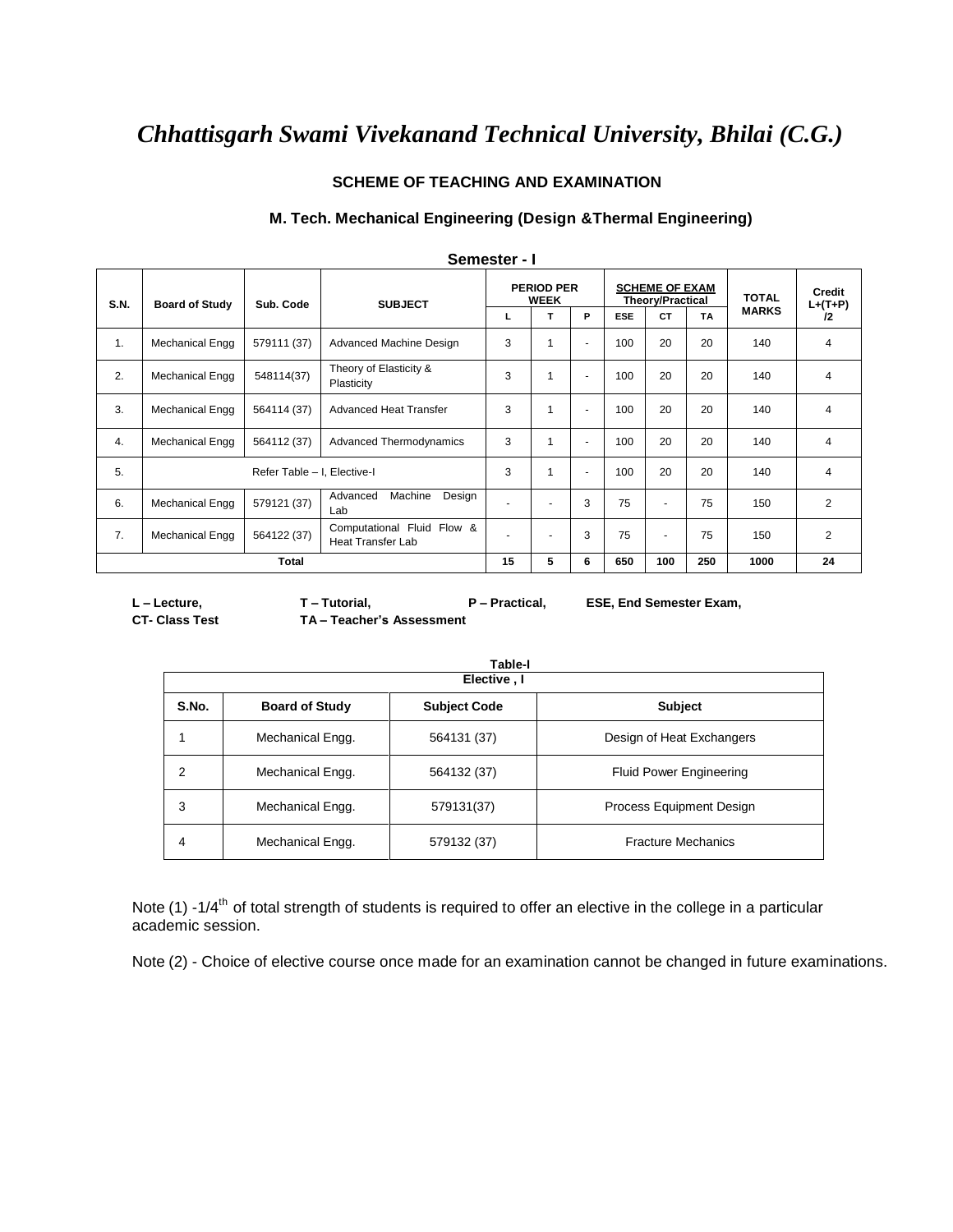# *Chhattisgarh Swami Vivekanand Technical University, Bhilai (C.G.)* **SCHEMEOFTEACHING AND EXAMINATION**

#### **M. Tech. Mechanical Engineering (Design &Thermal Engineering)**

| S.N.  | <b>Board of Study</b> | Sub. Code                     | PERIOD PER WEEK<br><b>SUBJECT</b>                 |                          |                          | <b>SCHEME OF EXAM</b><br><b>Theory/Practical</b> |            | <b>TOTAL</b><br><b>MARKS</b> | Credit<br>$L+(T+P)$<br>12 |     |                |
|-------|-----------------------|-------------------------------|---------------------------------------------------|--------------------------|--------------------------|--------------------------------------------------|------------|------------------------------|---------------------------|-----|----------------|
|       |                       |                               |                                                   | L                        |                          | P                                                | <b>ESE</b> | <b>CT</b>                    | <b>TA</b>                 |     |                |
| 1.    | Mechanical Engg       | 579211 (37)                   | Advanced Mechanism Design                         | 3                        |                          | $\blacksquare$                                   | 100        | 20                           | 20                        | 140 | 4              |
| 2.    | Mechanical Engg       | 579212 (37)                   | <b>Mechanical Vibration</b>                       | 3                        |                          | $\overline{\phantom{a}}$                         | 100        | 20                           | 20                        | 140 | 4              |
| 3.    | Mechanical Engg       | 564214 (37)                   | Refrigeration & Air Conditioning<br>System Design | 3                        |                          | $\overline{\phantom{a}}$                         | 100        | 20                           | 20                        | 140 | 4              |
| 4.    | Mechanical Engg       | 564213 (37)                   | <b>Energy Management</b>                          | 3                        | $\overline{1}$           | $\overline{\phantom{a}}$                         | 100        | 20                           | 20                        | 140 | 4              |
| 5.    |                       | Refer Table - II, Elective-II |                                                   | 3                        | $\overline{1}$           | $\overline{\phantom{a}}$                         | 100        | 20                           | 20                        | 140 | 4              |
| 6.    | Mechanical Engg       | 579221 (37)                   | <b>Experiments in Thermal</b><br>Engineering      | $\overline{\phantom{a}}$ | $\overline{\phantom{a}}$ | 3                                                | 75         | $\overline{a}$               | 75                        | 150 | $\overline{2}$ |
| 7.    | Mechanical Engg       | 579222 (37)                   | Mechanical Vibration Lab                          | $\overline{\phantom{a}}$ | ٠                        | 3                                                | 75         |                              | 75                        | 150 | $\overline{2}$ |
| Total |                       |                               | 15                                                | 5                        | 6                        | 650                                              | 100        | 250                          | 1000                      | 24  |                |

## **Semester - II**

### **Table-II Electives-II**

|       | Elective-II          |                     |                                      |  |  |  |  |
|-------|----------------------|---------------------|--------------------------------------|--|--|--|--|
| S.No. | <b>Boardof Study</b> | <b>Subject Code</b> | <b>Subject</b>                       |  |  |  |  |
|       | Mechanical Engg.     | 564233(37)          | <b>Advance Gas Dynamics</b>          |  |  |  |  |
| 2     | Mechanical Engg.     | 564234(37)          | Theory of Combustion & Emission      |  |  |  |  |
| 3     | Mechanical Engg.     | 579231 (37)         | <b>Advanced Mechanical Drives</b>    |  |  |  |  |
| 4     | Mechanical Engg.     | 548231(37)          | <b>Experimental Stress Analysis.</b> |  |  |  |  |

Note(1)- 1/4<sup>"</sup> of total strength of students is required to offer an elective in the college in a particular academic session.

Note(2)- Choice of elective course once made for an examination can not be changed in future examinations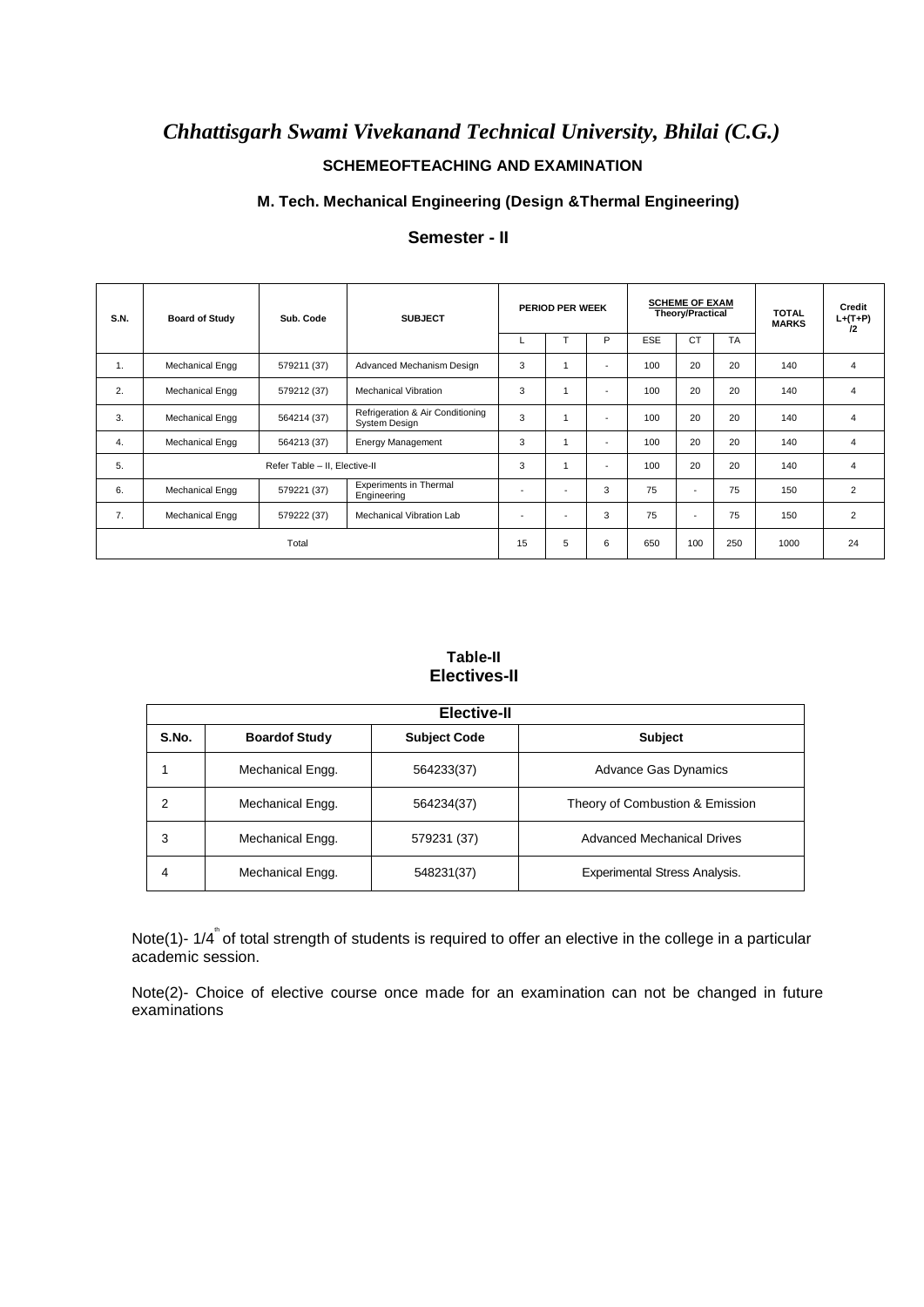# *Chhattisgarh Swami Vivekanand Technical University, Bhilai (C.G.)*

### **SCHEMEOFTEACHING AND EXAMINATION**

### **M.Tech. Mechanical Engineering (Design &Thermal Engineering)**

#### **Semester-III**

| S.N. | <b>Board of Study</b>           | Sub. Code   | <b>SUBJECT</b>                                        | PERIOD PER<br><b>WEEK</b> |                          | <b>SCHEME OF</b><br><b>EXAM</b><br><b>Theory/Practical</b> |                          |                          | <b>TOTAL</b><br><b>MARKS</b> | Credit<br>$L+(T+P)$<br>/2 |                |
|------|---------------------------------|-------------|-------------------------------------------------------|---------------------------|--------------------------|------------------------------------------------------------|--------------------------|--------------------------|------------------------------|---------------------------|----------------|
|      |                                 |             |                                                       |                           | $\mathbf{r}$             | P                                                          | <b>ESE</b>               | <b>CT</b>                | TA                           |                           |                |
| ī.   | Mechanical Engg                 | 579311 (37) | <b>Robotics</b>                                       | 3                         |                          | Ξ.                                                         | 100                      | 20                       | 20                           | 140                       | 4              |
| 2.   | Refer Table - III, Elective-III |             | 3                                                     |                           | -                        | 100                                                        | 20                       | 20                       | 140                          | 4                         |                |
| 3.   | Mechanical Engg                 | 579321 (37) | Preliminary work<br>on Dissertation                   |                           | $\overline{\phantom{a}}$ | 28                                                         | 100                      | $\overline{\phantom{a}}$ | 100                          | 200                       | 14             |
| 4.   | Mechanical Engg                 | 579322 (37) | Seminar on<br>Industrial Training<br>and Dissertation |                           | $\overline{\phantom{a}}$ | 03                                                         | $\overline{\phantom{a}}$ | $\overline{\phantom{a}}$ | 20                           | 20                        | $\overline{2}$ |
|      |                                 | Total       |                                                       | 6                         | $\mathbf{2}$             | 31                                                         | 300                      | 40                       | 160                          | 500                       | 24             |

#### **Table-III Electives-III**

|       | <b>Elective III</b>  |                     |                           |  |  |  |  |  |
|-------|----------------------|---------------------|---------------------------|--|--|--|--|--|
| S.No. | <b>Boardof Study</b> | <b>Subject Code</b> | Subject                   |  |  |  |  |  |
|       | Mechanical Engg.     | 564331(37)          | Power Plant Engineering   |  |  |  |  |  |
| 2     | Mechanical Engg.     | 564332(37)          | Cold Preservation of Food |  |  |  |  |  |
| 3     | Mechanical Engg.     | 564333(37)          | Bio-Fluid Mechanics       |  |  |  |  |  |

Note(1)- 1/4<sup>"</sup> of total strength of students is required to offer an elective in the college in a particular academic session.

Note(2)- Choice of elective course once made for an examination can not be changed in future examinations.